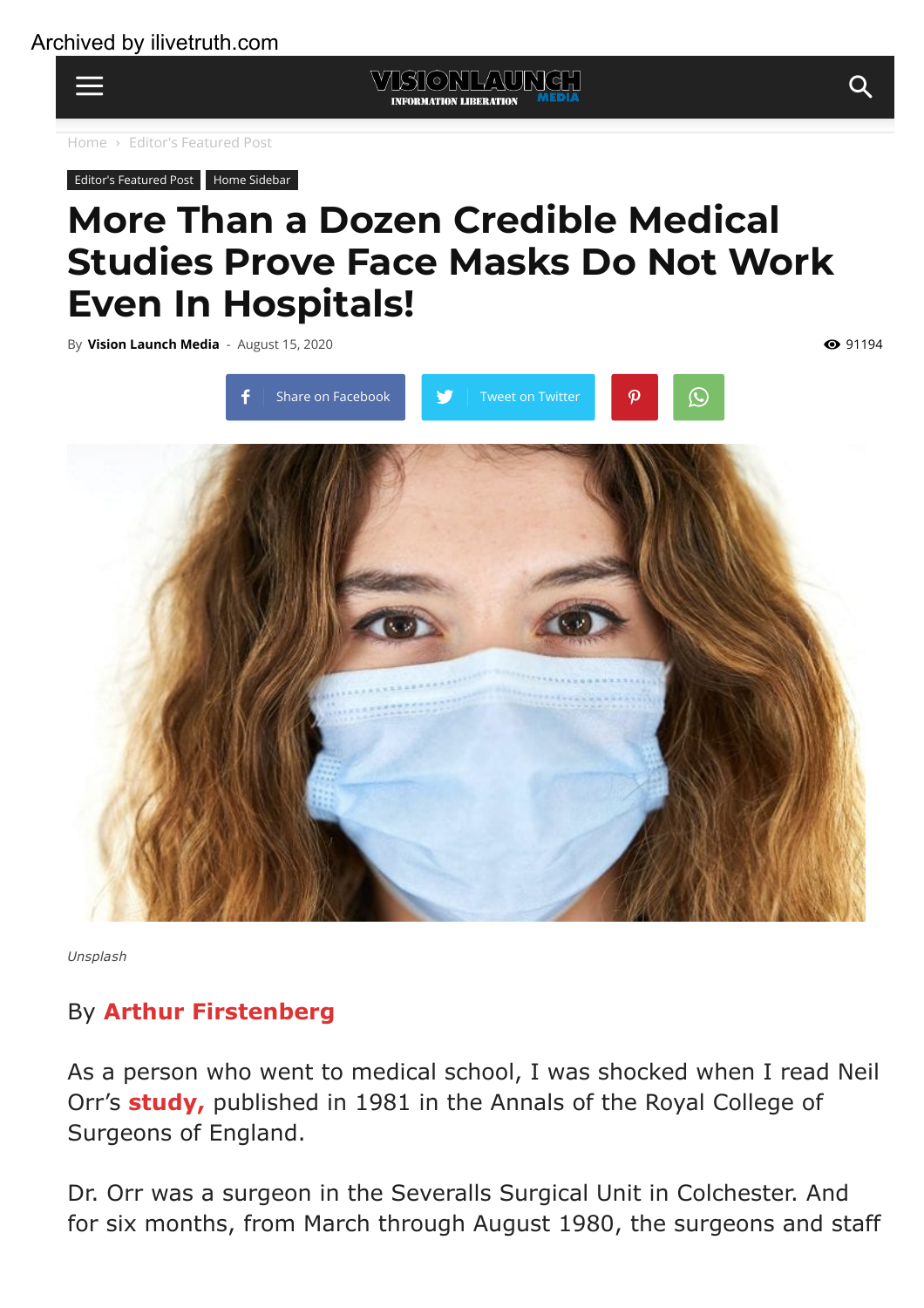in that unit decided to see what would happen if they did not wear masks during surgeries.

They wore no masks for six months and compared the rate of surgical wound infections from March through August 1980 with the rate of wound infections from March through August of the previous four years.

And they discovered, to their amazement, that when nobody wore masks during surgeries, the rate of wound infections was less than half what it was when everyone wore masks.

Their conclusion: *"It would appear that minimum contamination can best be achieved by not wearing a mask at all"* and that wearing a mask during surgery "is a standard procedure that could be abandoned."

I was so amazed that I scoured the medical literature, sure that this was a fluke, and that newer studies must show the utility of masks in preventing the spread of disease.

But to my surprise the medical literature for the past forty-five years has been consistent: masks are useless in preventing the spread of disease and, if anything, are unsanitary objects that themselves spread bacteria and viruses.

The operating room environment as affected by people and the surgical face mask:

- [Ritter](https://pubmed.ncbi.nlm.nih.gov/1157412/) et al., in 1975, found that "the wearing of a surgical face mask had no effect upon the overall operating room environmental contamination."
- [Ha'eri](https://pubmed.ncbi.nlm.nih.gov/7379387/) and Wiley, in 1980, applied human albumin microspheres to the interior of surgical masks in 20 operations. At the end of each operation, wound washings were examined under the microscope. "Particle contamination of the wound was demonstrated in all experiments."
- [Laslett](https://www.semanticscholar.org/paper/Wearing-of-caps-and-masks-not-necessary-during-Laslett-Sabin/1fbc3fe197f1b83940571bece7143e2af73d6d88) and Sabin, in 1989, found that caps and masks were not necessary during cardiac catheterization. "No infections were found in any patient, regardless of whether a cap or mask was used," they wrote. Sigl and [Kelbaek](https://app.cyberimpact.com/click-tracking?ct=YLyKOeTcRFvwaw7SXhISi_B2KugcDtIPqwGz96jclQtWOe1lJNY4MVy7wVwqQ4lTCHUZ9Q3gGY-nkjIQTHEdgpOKloTEDbk4vqmA1SLXEK8~) came to the same conclusion in 2002.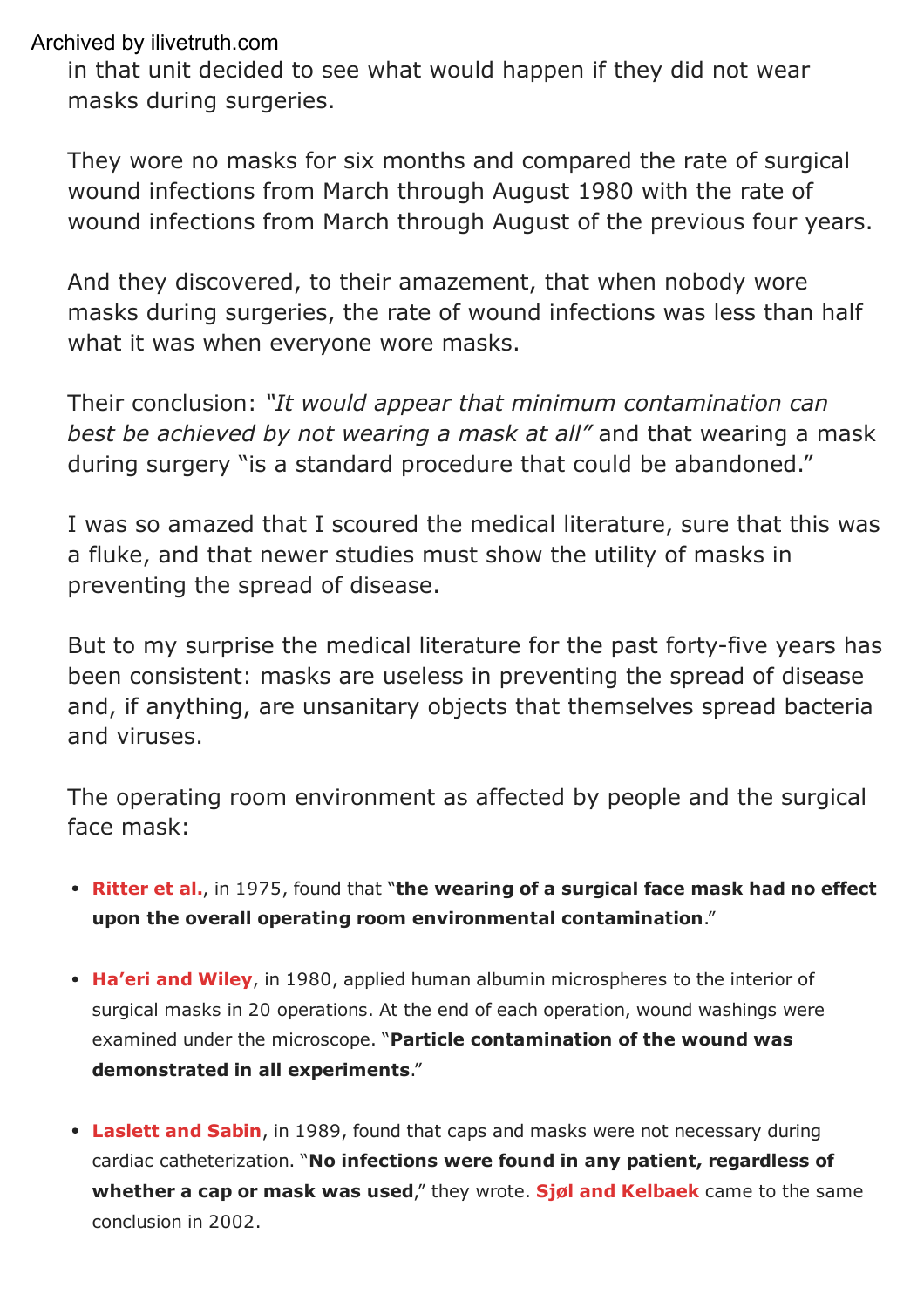- In [Tunevall's](https://pubmed.ncbi.nlm.nih.gov/1853618/) 1991 study, a general surgical team wore no masks in half of their surgeries for two years. After 1,537 operations performed with masks, the wound infection rate was 4.7%, while after 1,551 operations performed without masks, the wound infection rate was only 3.5%.
- A review by [Skinner](https://pubmed.ncbi.nlm.nih.gov/11512642/) and Sutton in 2001 concluded that "The evidence for discontinuing the use of surgical face masks would appear to be stronger than the evidence available to support their continued use."
- [Lahme](https://pubmed.ncbi.nlm.nih.gov/11760479/) et al., in 2001, wrote that "surgical face masks worn by patients during regional anesthesia, did not reduce the concentration of airborne bacteria over the operation field in our study. Thus they are dispensable."
- [Figueiredo](https://pubmed.ncbi.nlm.nih.gov/10898061/) et al., in 2001, reported that in five years of doing peritoneal dialysis without masks, rates of peritonitis in their unit were no different than rates in hospitals where masks were worn.
- [Bahli](https://pubmed.ncbi.nlm.nih.gov/20524498/) did a systematic literature review in 2009 and found that "no significant difference in the incidence of postoperative wound infection was observed between masks groups and groups operated with no masks."
- Surgeons at the [Karolinska](https://app.cyberimpact.com/click-tracking?ct=jEbgWpNdA6PM3N6NOqCc7IlF9g1-HS-w3Or7y10MzOcca6VgDXR7IA_rSQEgxhvCWzN73xvhMZFpdFcdabLOAkSXZAkgTn51T-rNN6sGzTg~) Institute in Sweden, recognizing the lack of evidence supporting the use of masks, ceased requiring them in 2010 for anesthesiologists and other non-scrubbed personnel in the operating room. "Our decision to no longer require routine surgical masks for personnel not scrubbed for surgery is a departure from common practice. But the evidence to support this practice does not exist," wrote Dr. Eva Sellden.
- [Webster](https://app.cyberimpact.com/click-tracking?ct=Ir5K8IJJuBYlvdMRN00k_p69pkm9TuroJqcdqAgmECfn1XuSOCEHxDMVCDRtjQflStrY4mqwK6o5CFuDXets6sIaqGwkvdj2SxYNGxK8tNA~) et al., in 2010, reported on obstetric, gynecological, general, orthopedic, breast, and urological surgeries performed on 827 patients. All non-scrubbed staff wore masks in half the surgeries, and none of the non-scrubbed staff wore masks in half the surgeries. Surgical site infections occurred in 11.5% of the Mask group, and in only 9.0% of the No Mask group.
- Lipp and [Edwards](https://app.cyberimpact.com/click-tracking?ct=5QSum1LLVE1elF3GBPVn_HaDgcZYMN94ocXb00I3lyeNieGq3yH8WpVFpt4aw41-fJ5nTckldmkMHUvlVdf-3xHzLcu36ITuXBJRIXAdw1E~) reviewed the surgical literature in 2014 and found "no statistically significant difference in infection rates between the masked and unmasked group in any of the trials." Vincent and [Edwards](https://app.cyberimpact.com/click-tracking?ct=YwatFEEtmZeCCXnSt2bPJpF9_C9RSR2f1BAeZIOQgDBruE99cY9IxuJwmGdSNsJvoyNXwThA50-qimFWWiqHmy9A3_fGwS7nBwOrxA8uw38~) updated this review in 2016 and the conclusion was the same.